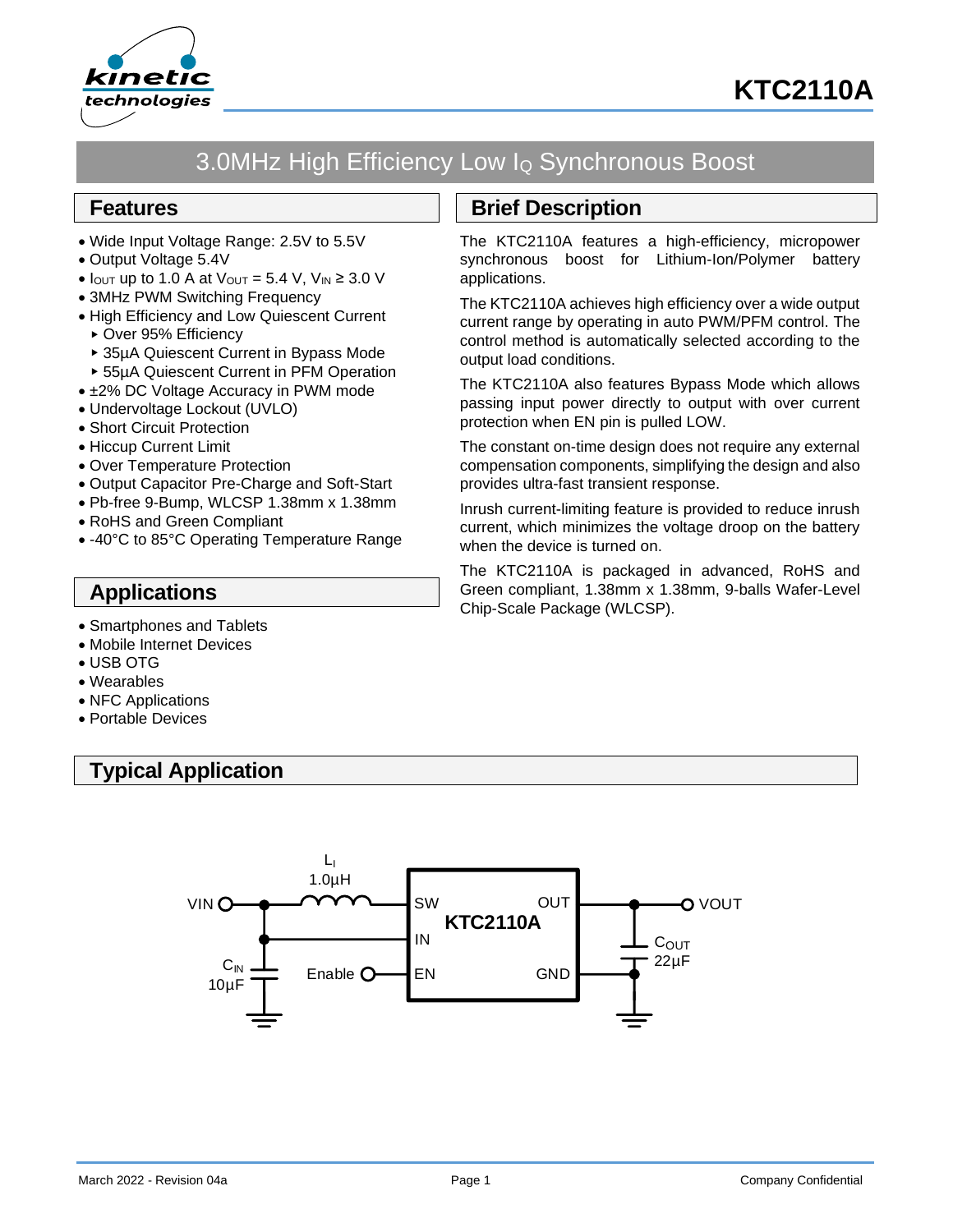

# **Pin Descriptions**

| Pin#                                             |     | <b>Name Function</b>                                                                                                                                                  |
|--------------------------------------------------|-----|-----------------------------------------------------------------------------------------------------------------------------------------------------------------------|
| A1, A2                                           | OUT | Boost converter output                                                                                                                                                |
| A3                                               | IN  | Power supply input                                                                                                                                                    |
| <b>B1. B2</b>                                    | SW  | Boost switching node, connect to inductor                                                                                                                             |
| B <sub>3</sub>                                   | EN  | Active high enable. If the EN pin is pulled HIGH, the device starts operating in Boost<br>Mode. Once the EN pin is pulled LOW, the device is forced into Bypass Mode. |
| C <sub>1</sub> , C <sub>2</sub> , C <sub>3</sub> | GND | Ground                                                                                                                                                                |

**WLCSP-9**





Top View 9-Bump 1.38mm x 1.38mm x 0.620mm WLCSP Package

Top Mark WW = Device ID Code  $XX = Date Code, YY = Assembly Code$ ZZZZ = Serial Number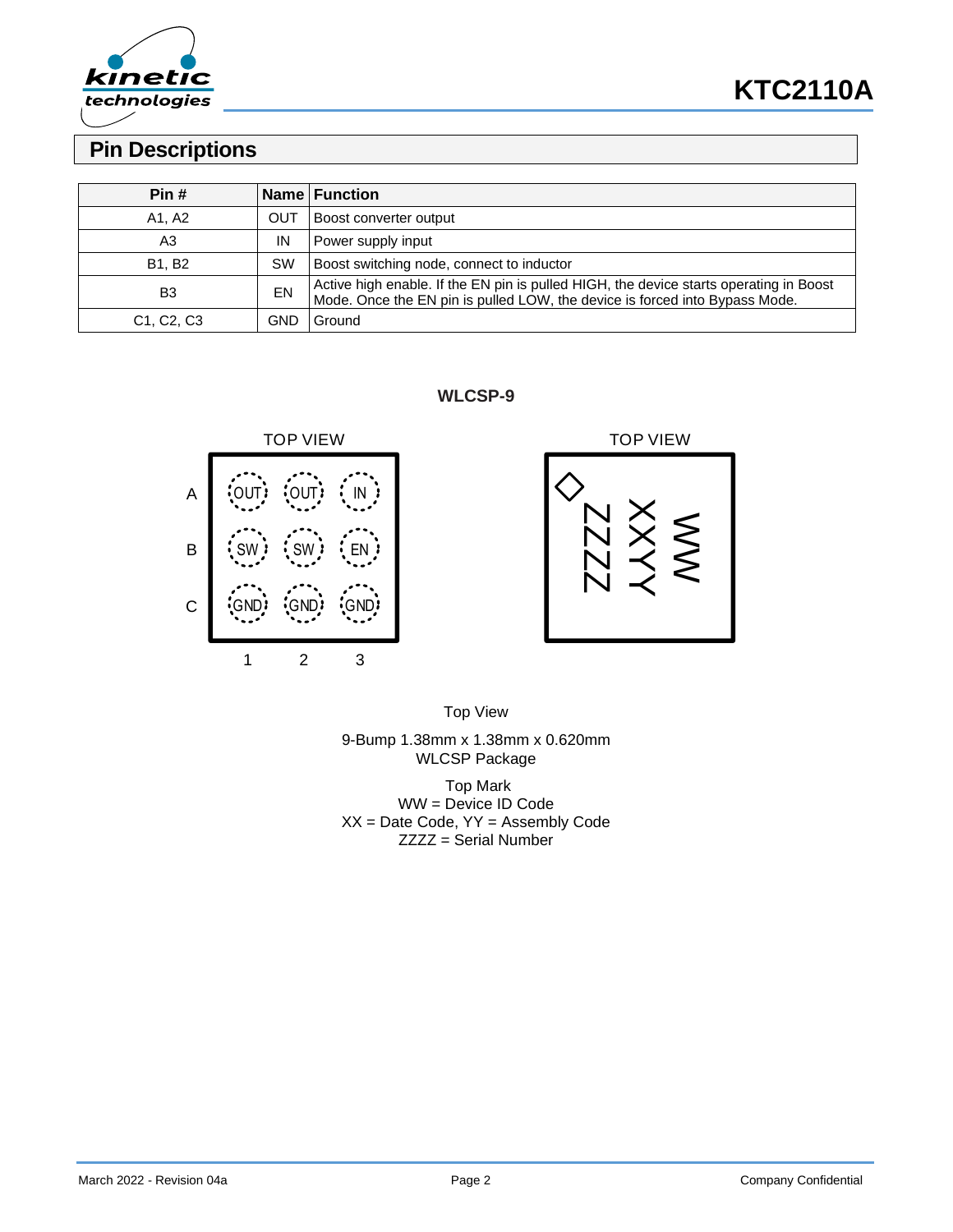

# **Absolute Maximum Ratings<sup>1</sup>**

| Symbol               | <b>Description</b>                               | Value         | <b>Units</b> |
|----------------------|--------------------------------------------------|---------------|--------------|
| IN                   | Voltage on IN pin                                | $-0.3$ to 6   |              |
| <b>OUT</b>           | OUT to GND                                       | $-0.3$ to 6   | V            |
| <b>SW</b>            | SW to GND DC                                     | $-0.3$ to $7$ |              |
|                      | SW to GND AC Transient: 10 ns, 3 MHz             | $-1.0$ to 8.7 |              |
| EN                   | EN to GND                                        | $-0.3$ to 6   | V            |
| <b>Input Current</b> | Continuous average current into SW               | 3.0           | A            |
|                      | Peak current into SW                             | 3.5           | A            |
| TJ                   | Junction Operating Temperature Range             |               | °C           |
| $T_{\rm S}$          | Storage Temperature Range                        | $-65$ to 150  | °C           |
| TLEAD                | Maximum Soldering Temperature (at leads, 10 sec) |               | °C           |

#### $(T_A = 25^{\circ}C$  unless otherwise noted)

## **ESD Ratings**

| Symbol  | <b>Description</b>                                          | Value | <b>Units</b> |
|---------|-------------------------------------------------------------|-------|--------------|
| Vesd    | Human-body model (HBM), per ANSI/ESDA/JEDEC JS-001          | ±2000 | V            |
| VESD CD | Charged Device Model (CDM), per ANSI/ESDA/JEDEC JS-002-2018 | ±1000 | V            |
| I∟∪     | Latch-Up, per JEDEC STANDARD JESD78E                        | ±200  | mA           |

# **Thermal Capabilities<sup>2</sup>**

| Symbol                | <b>Description</b>                        | Value   | Units         |
|-----------------------|-------------------------------------------|---------|---------------|
| $\Theta$ JA           | Thermal Resistance – Junction to Ambient  | 99.3    | $\degree$ C/W |
| P <sub>D</sub>        | Maximum Power Dissipation at 25°C         | 1.69    | W             |
| $\Delta P_D/\Delta_T$ | Derating Factor Above $T_A = 25^{\circ}C$ | $-13.5$ | mW/°C         |

### **Ordering Information**

| <b>Part Number</b> | νουτ  | Marking <sup>3</sup> | Operating<br>Temperature | Package   |
|--------------------|-------|----------------------|--------------------------|-----------|
| KTC2110AECAA-D-TR  | 5.40V | <b>NWXXYYZZZZ</b>    | -40°C to +85°C           | WLCSP33-9 |

<sup>1.</sup> Stresses above those listed in Absolute Maximum Ratings may cause permanent damage to the device. Functional operation at conditions other than the operating conditions specified is not implied. Only one Absolute Maximum rating should be applied at any one time.

<sup>2.</sup> Junction to Ambient thermal resistance is highly dependent on PCB layout. Values are based on thermal properties of the device when soldered to an EV board.

<sup>3.</sup> XX = Date Code, YY = Assembly Code, ZZZZ = Serial Number.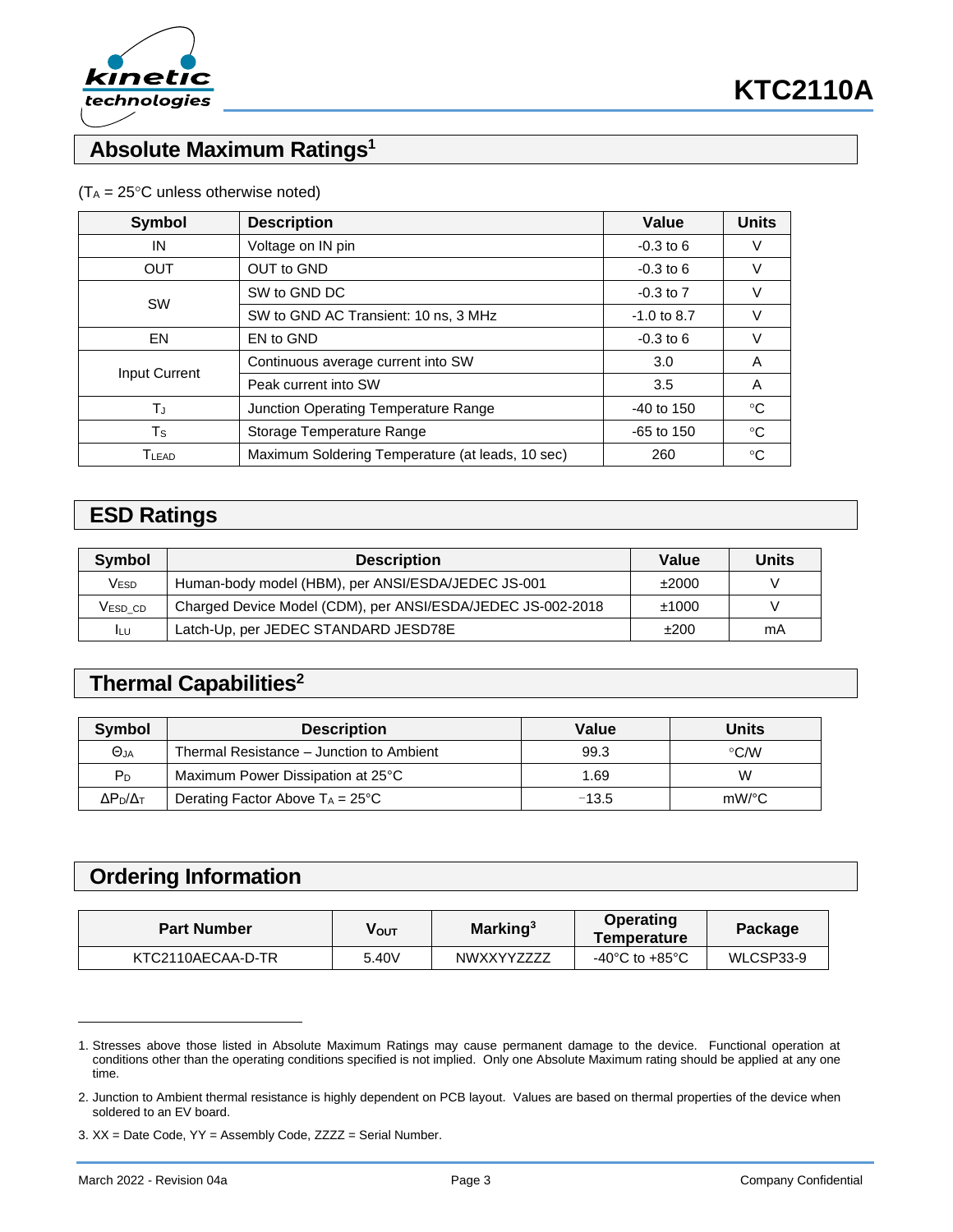

## **Electrical Characteristics<sup>4</sup>**

Unless otherwise noted, the *Min* and *Max* specs are applied over the full operation temperature range of -40°C to +85°C, V<sub>IN</sub> = 2.5V to 5.5V. Typical values are specified at room temperature (25°C) with V<sub>IN</sub> = 3.6V,  $V_{\text{OUT}} = 5.4V$ ,  $EN = High$ ,  $C_{\text{OUT}} = 22\mu F$ ,  $L = 1.0\mu H$  and  $T_A = 25\text{°C}$ .

| <b>Symbol</b>                | <b>Description</b>                        | <b>Conditions</b>                                                  | Min  | <b>Typ</b> | <b>Max</b>     | <b>Units</b>     |  |
|------------------------------|-------------------------------------------|--------------------------------------------------------------------|------|------------|----------------|------------------|--|
| <b>Supply Specifications</b> |                                           |                                                                    |      |            |                |                  |  |
| <b>V<sub>IN</sub></b>        | Input Voltage Range                       |                                                                    | 2.5  |            | 5.5            | $\vee$           |  |
| VUVLO                        |                                           | <b>V<sub>IN</sub></b> Rising                                       | 2.3  | 2.4        | 2.5            | $\vee$           |  |
|                              | <b>UVLO Threshold</b>                     | V <sub>IN</sub> Falling                                            |      | 100        |                | mV               |  |
| VovLo                        |                                           | <b>V<sub>IN</sub></b> Rising                                       | 5.5  | 5.8        | 6.1            | $\vee$           |  |
|                              | <b>OVLO Threshold</b>                     | V <sub>IN</sub> Falling                                            |      | 5.55       |                | $\vee$           |  |
| lQ                           | Input Quiescent Current                   | Non-Switching, V <sub>EN</sub> = High                              |      | 55         | 80             | μA               |  |
| <b>BYP</b>                   | Input Bypass Mode Current                 | $V_{EN} = 0V$ ; $V_{IN} = 5.5V$                                    |      | 35         | 60             | μA               |  |
| <b>Enable Control (EN)</b>   |                                           |                                                                    |      |            |                |                  |  |
| $V$ TH-H                     | EN pin logic high voltage                 |                                                                    | 1.2  |            |                | $\vee$           |  |
| $V$ TH-L                     | EN pin logic low voltage                  |                                                                    |      |            | 0.4            | $\vee$           |  |
|                              | Enable Low Leakage Current                | $V_{EN} = 0V$                                                      |      | 0.01       | 0.1            | μA               |  |
| <b>IEN</b>                   | Enable High Leakage Current               | $V_{EN}$ = 1.8V, Rpd = 1M $\Omega$ internally                      |      | 2          | 3              | μA               |  |
| <b>Timing</b>                |                                           |                                                                    |      |            |                |                  |  |
| $T_{\rm S}$                  | Soft-Start                                | EN H to Regulation, $R_L$ = Open,<br>$V_{OUT} = 5.4V$              |      | 330        |                | μs               |  |
| TRES                         | <b>Fault Restart Timer</b>                |                                                                    |      | 22         |                | ms               |  |
| <b>Boost</b>                 |                                           |                                                                    |      |            |                |                  |  |
| $\Delta$ VOUT                | <b>Output Voltage Accuracy</b>            | $V_{IN}$ = 2.5V to 4.5V, $V_{OUT}$ = 5.4V                          | $-2$ |            | $\overline{c}$ | $\%$             |  |
| $\Delta$<br><b>VOUT LOAD</b> | Output Voltage Load Transient             | $V_{IN} = 3.6V$ , $V_{OUT} = 5.4V$ , $I_{OUT} = 50mA$<br>to 1000mA |      | 0.5        |                | %                |  |
| RDS(ON)P                     | High-Side P-Ch On-Resistance              | $Isw = 1A$ , $V_{IN} = 5.0V$                                       |      | 80         |                | mΩ               |  |
| RDS(ON)N                     | Low-Side N-Ch On-Resistance               | $I_{SW} = -1A$ , $V_{IN} = 5.0V$                                   |      | 80         |                | $m\Omega$        |  |
| Isw_IN                       | Leakage Current into SW                   | $V_{IN} = 5V$ , $V_{SW} = 5V$ , $V_{EN} = 0V$                      |      | 0.1        | 2              | μA               |  |
| I <sub>sw_out</sub>          | Leakage Current out of SW                 | $V_{IN} = 5V$ , $V_{SW} = 0V$ , $V_{EN} = 0V$                      |      | 0.1        | 2              | μA               |  |
| fosc                         | Frequency                                 | $V_{IN} = 3.6V$ , $Vo = 5.4V$ , $lo = 1A$                          | 2.64 | 3.0        | 3.36           | <b>MHz</b>       |  |
| <b>TON</b>                   | Minimum On-Time                           |                                                                    |      | 40         |                | ns               |  |
| <b>TOFF</b>                  | Minimum OFF Time                          |                                                                    |      | 90         |                | ns               |  |
| <b>ILIM</b>                  | Switch Valley Current Limit               |                                                                    |      | 2.3        |                | A                |  |
|                              | Softstart Valley Current Limit            |                                                                    |      | 1.5        |                | Α                |  |
| <b>IPRE</b>                  | Pre-charge Current Limit (Linear<br>Mode) |                                                                    |      | 1.6        |                | Α                |  |
| <b>IC Thermal Protection</b> |                                           |                                                                    |      |            |                |                  |  |
| $T_J$ _TH                    | <b>Thermal Shutdown</b>                   | T <sub>J</sub> Rising                                              |      | 150        |                | $\Box\textbf{C}$ |  |
|                              | <b>Thermal Hysteresis</b>                 | T <sub>J</sub> Falling                                             |      | 20         |                | $\Box\textbf{C}$ |  |

<sup>4.</sup> KTC2110A is guaranteed to meet performance specifications over the –40°C to +85°C operating temperature range by design, characterization and correlation with statistical process controls.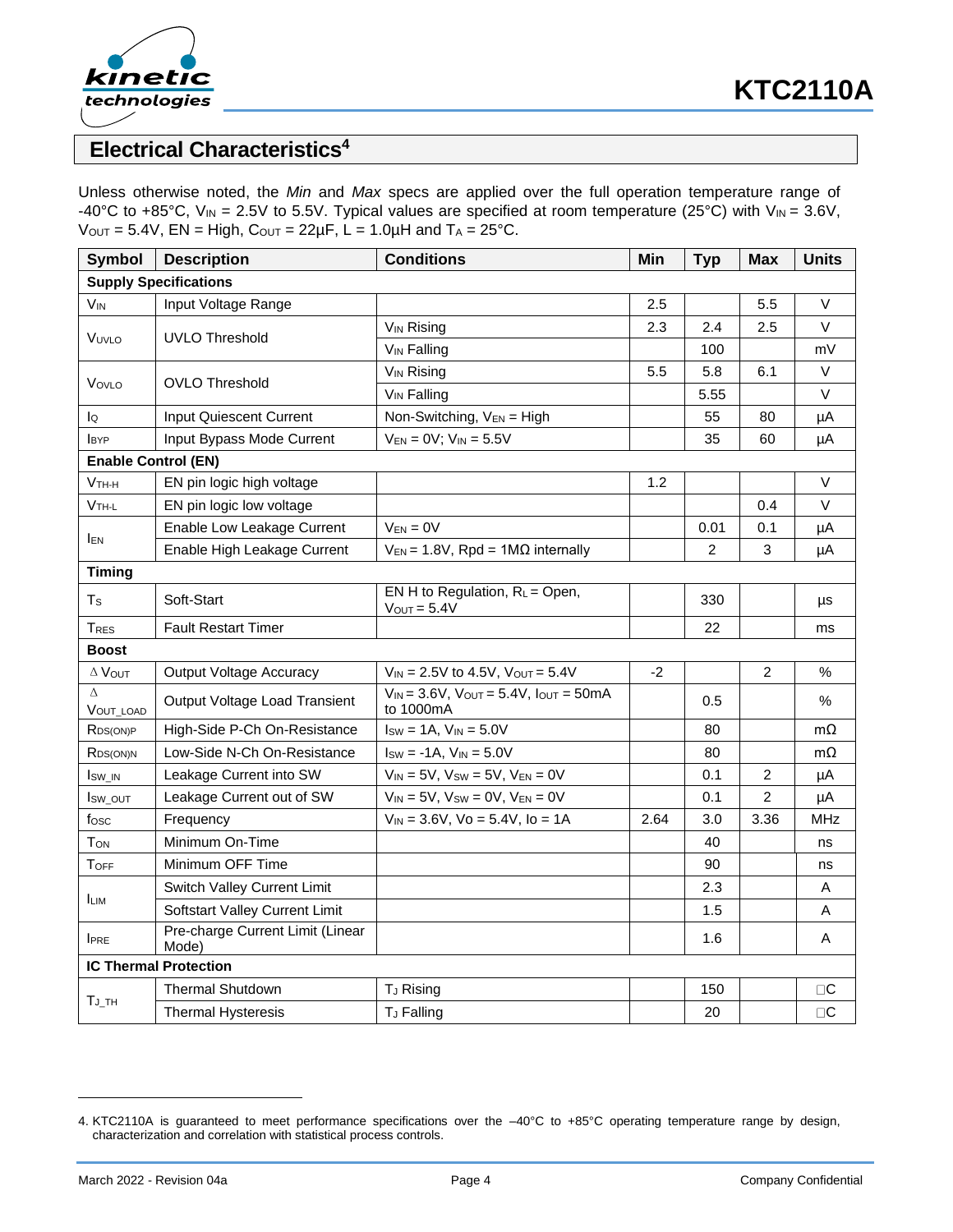

# **Functional Block Diagram**

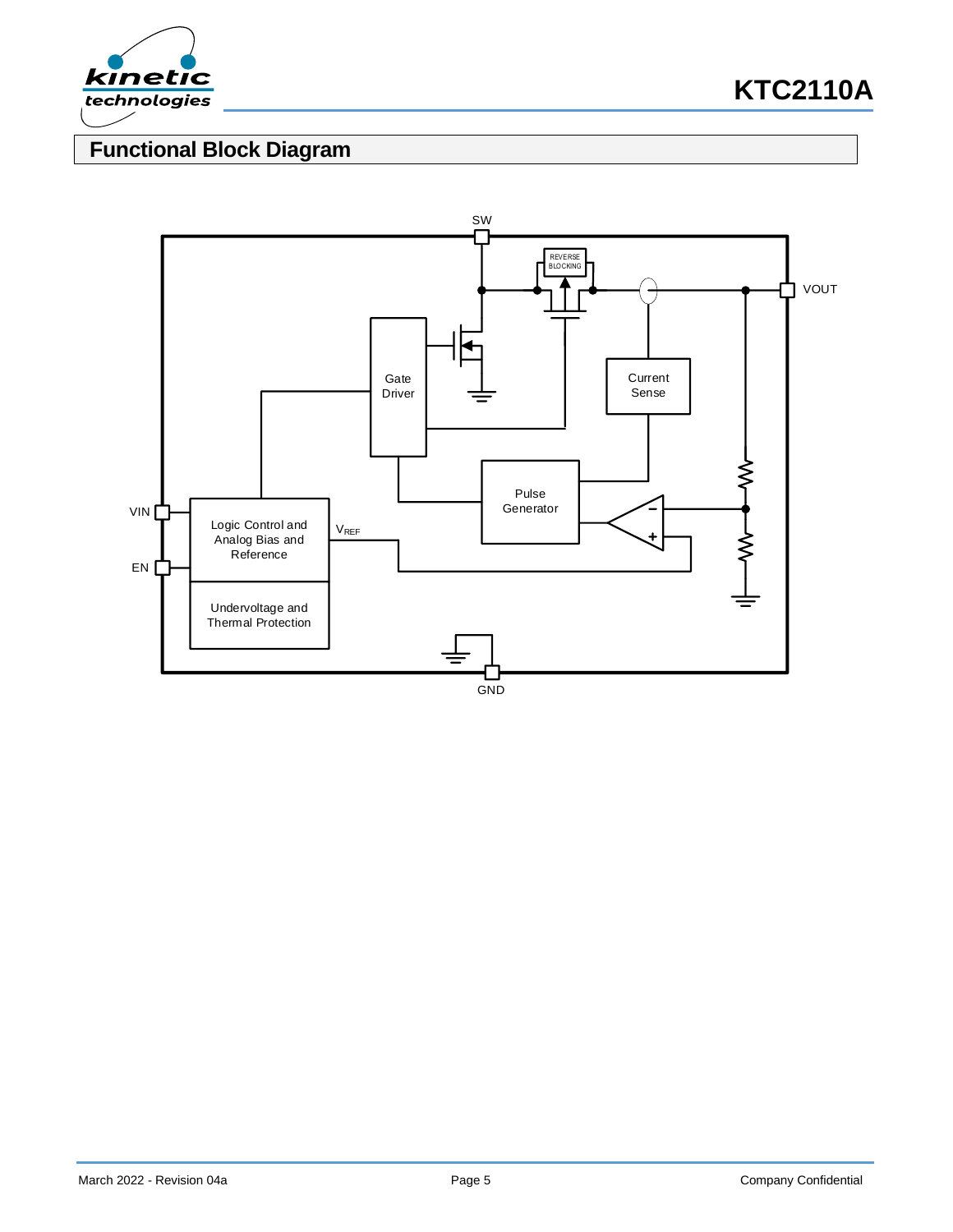

## **Typical Characteristics**

 $V_{\text{IN}} = 3.6V$ ,  $V_{\text{OUT}} = 5.4V$ ,  $EN = High$ ,  $C_{\text{OUT}} = 22\mu F$ ,  $L = 1.0\mu H$  and  $T_A = 25\text{°C}$  unless otherwise specified.

#### **DC Typical Characteristics**



#### **Output Voltage Accuracy vs Output Current Boost Max Output Current vs VIN**







#### **Efficiency vs. Output Current Switching Frequency vs. Output Current**





**Bypass Mode Quiescent Current vs VIN** (no load,  $EN = Low$ )

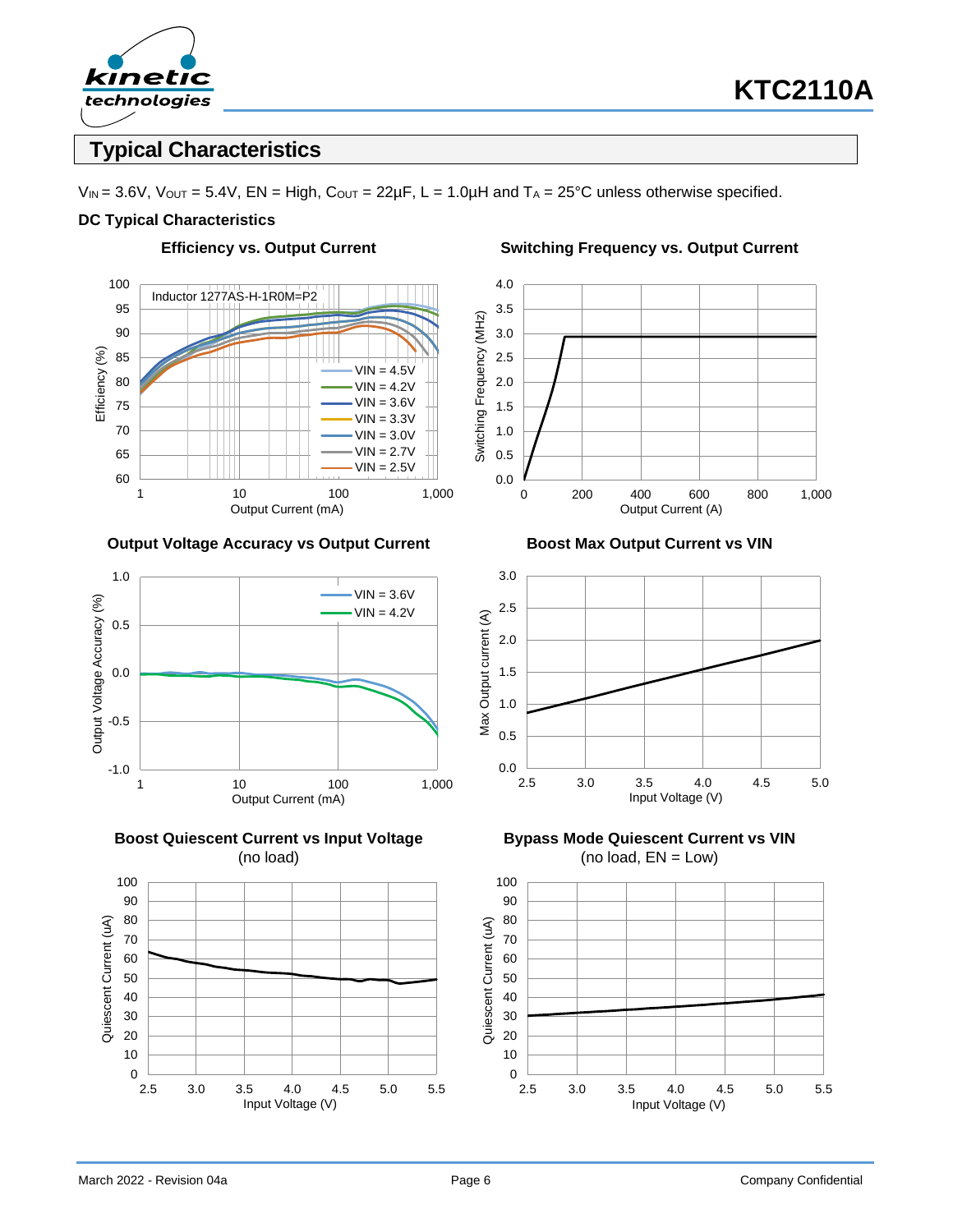

# **Typical Characteristics (continued)**

 $V_{IN} = 3.6V$ ,  $V_{OUT} = 5.4V$ ,  $EN = High$ ,  $C_{OUT} = 22\mu F$ ,  $L = 1.0\mu H$  and  $T_A = 25\textdegree C$  unless otherwise specified.

#### **DC Typical Characteristics**



**Output Ripple Voltage vs. Output Current**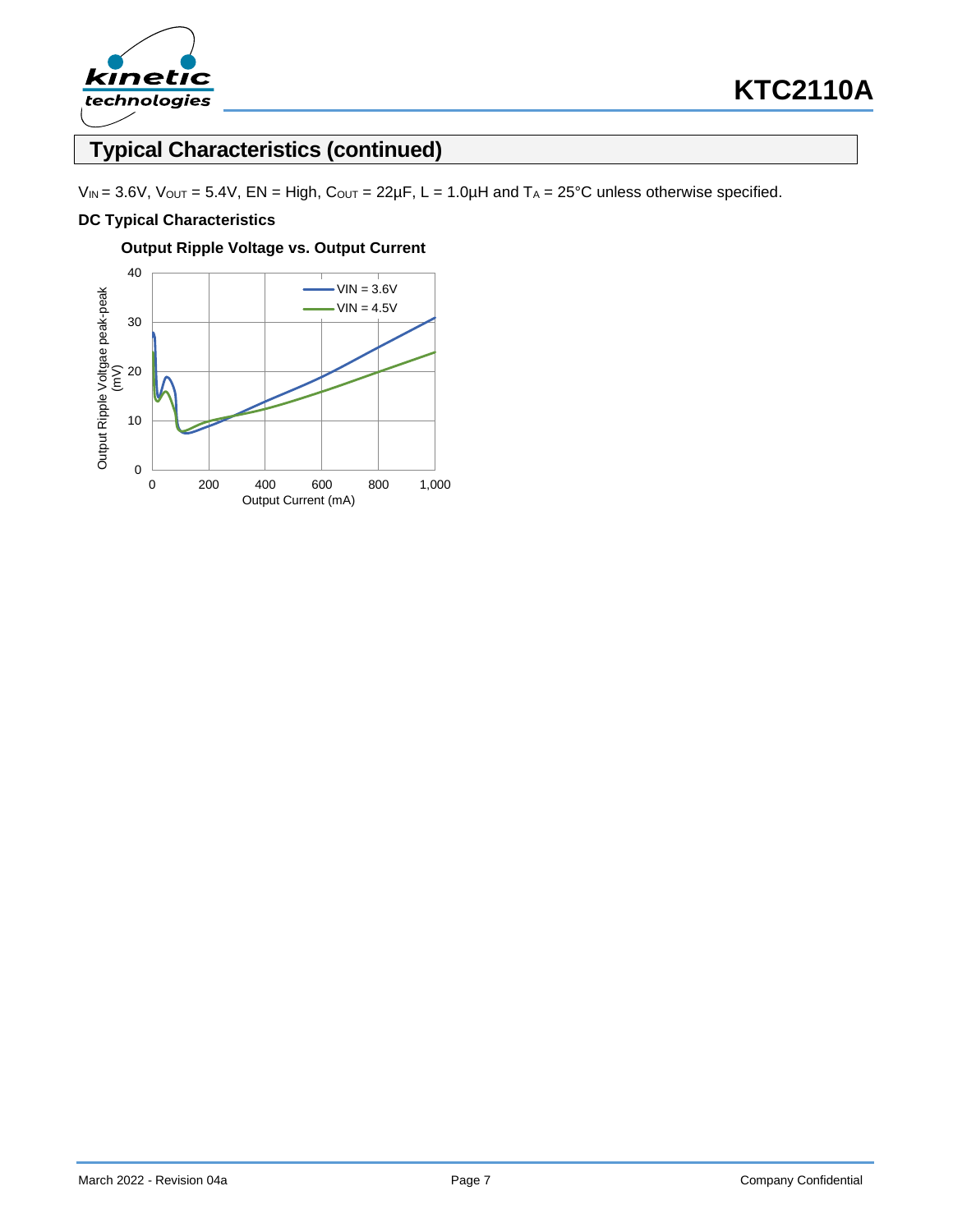

# **Typical Characteristics (continued)**

 $V_{\text{IN}} = 3.6V$ ,  $V_{\text{OUT}} = 5V$ ,  $EN = High$ ,  $C_{\text{OUT}} = 22\mu F$ ,  $L = 1.0\mu H$  and  $T_A = 25\text{°C}$  unless otherwise specified.

#### **AC Typical Characteristics**

















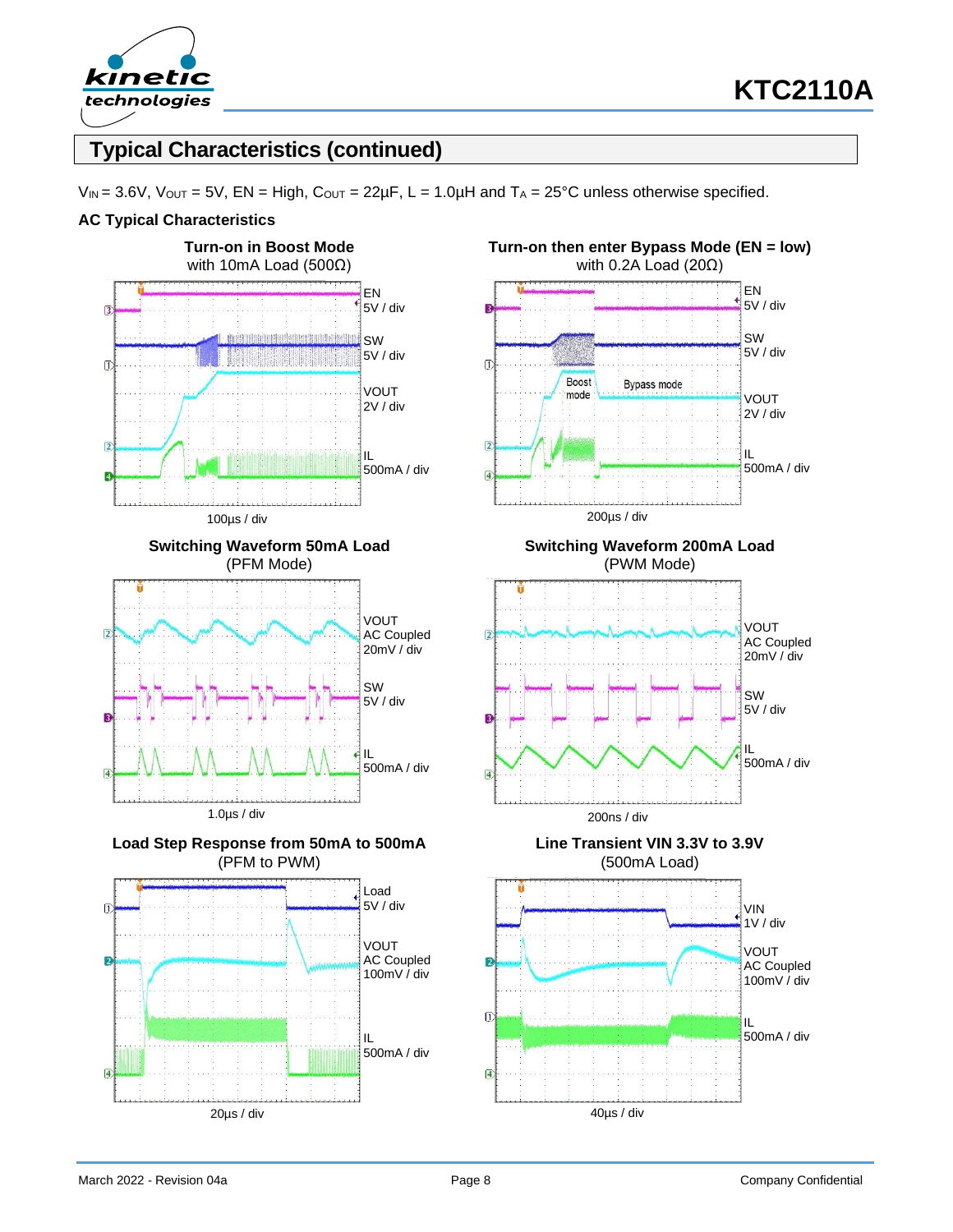

# **Typical Characteristics (continued)**

 $V_{IN} = 3.6V$ ,  $V_{OUT} = 5V$ ,  $EN = High$ ,  $C_{OUT} = 22\mu F$ ,  $L = 1.0\mu H$  and  $T_A = 25\textdegree C$  unless otherwise specified.

#### **AC Typical Characteristics**



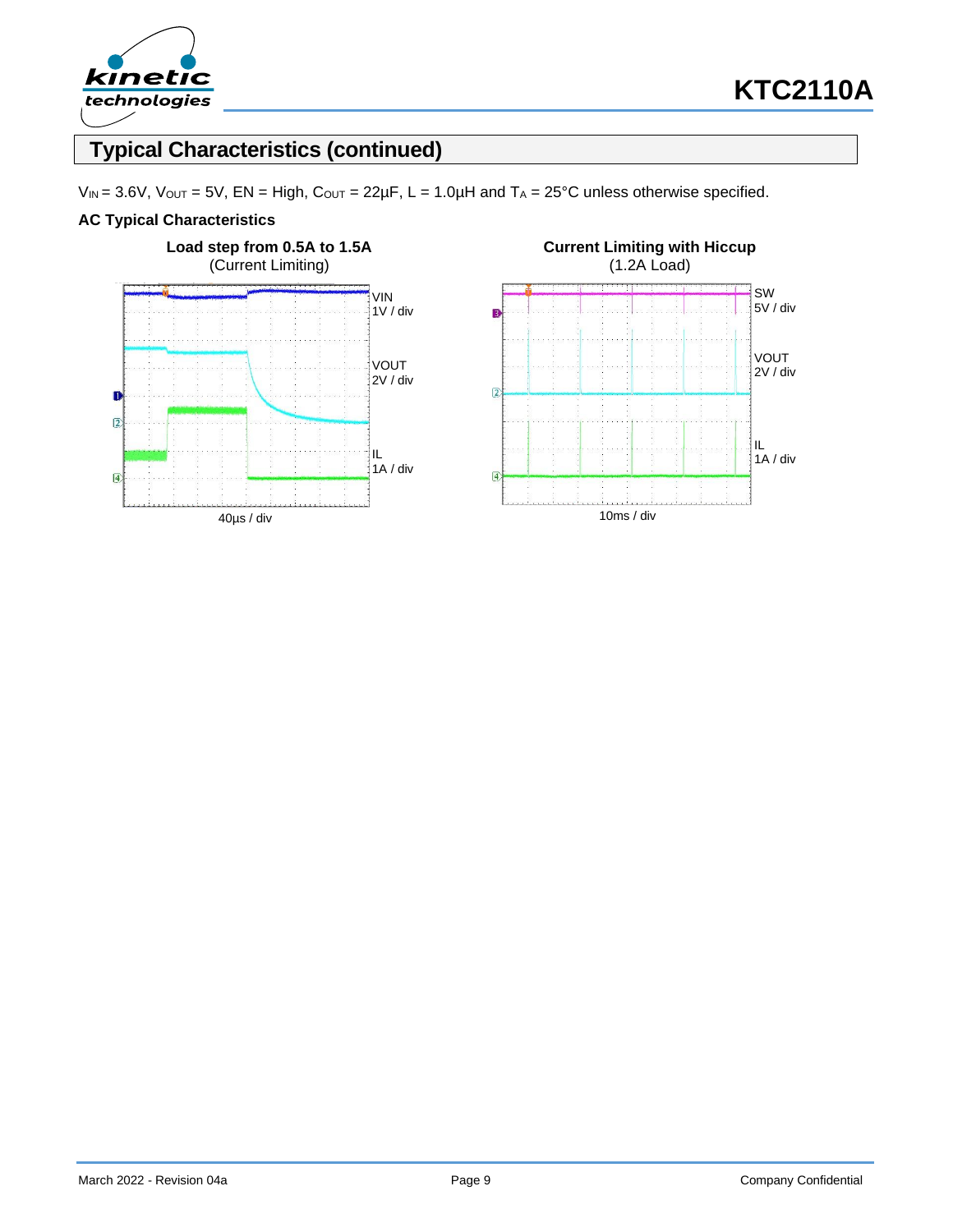

### **Functional Description**

#### **Overview**

The KTC2110A is 3.0MHz synchronous boost converter with Boost Mode and Bypass Mode. In Boost Mode, KTC2110A works automatically in PFM/PWM control for the best efficiency under light load and achieving excellent line and load regulation under heavy load. KTC2110A can work in Bypass Mode by pulling EN to LOW. In Bypass Mode,  $V_{\text{OUT}}$  will be connected to  $V_{\text{IN}}$  through the high-side MOSFET.

For the best load transient performance, KTC2110A uses a constant on-time control. At the beginning of each switching cycle, the low-side switch is turned on for an adaptive on-time to ramp up inductor current. At the end of the on-time, the high-side switch is turned-on and the inductor current will decay to a value determined by compensation voltage. Finally, the switching cycle repeats by triggering the on timer again and activating the low-side switch.

Internal soft-start and loop compensation simplifies the design process while minimizing the number of external components.

#### **Enable**

User can force KTC2110A in Bypass Mode through the EN pin. If the EN pin is pulled HIGH, the device starts operating in Boost Mode. Once the EN pin is pulled LOW, the device is forced into Bypass Mode. To disable the device, the input supply voltage must be removed. The device cannot start-up in Bypass Mode. During start-up, keep the EN pulled HIGH for 1ms, before pulling it LOW and putting the device into Bypass Mode. The EN pin has an internal pull-down resistor (see Figure 1 for the sequence).





#### **Boost Mode: Startup**

The KTC2110A internal soft start circuit limits the inrush current during startup. The start-up first phase is Precharge, where the circuit takes about 200µs to ramp up the output voltage while the charging current increases within the 1.6A current limit. If after 200 $\mu$ s, the output voltage V<sub>OUT</sub> is higher than 1V, the device keeps charging the output, otherwise a fault is declared. If the output voltage  $V_{\text{OUT}}$  reaches  $V_{\text{IN}}-0.3V$  within a 1ms charging time limit, the device enters the Soft-start phase, otherwise a fault is declared.

After successfully completing the Pre-charge phase, the next phase is Soft start where the boost regulator starts switching with 1.5A current limit. If the output  $V_{\text{OUT}}$  fails to reach regulation during soft start for more than 128us, a fault is triggered. For larger output capacitor  $C_{\text{OUT}}$ , the output voltage ramp up speed is slower to avoid excessive input current. During Soft start phase, if  $V_{\text{OUT}}$  <  $V_{\text{IN}}$  - 0.3V and overcurrent is triggered, a fault will also be declared.

#### **Boost Mode: Normal Operation**

In Boost Mode, once Startup successfully finished, KTC2110A enters normal Operation. In Boost mode, KTC2110A can operate in Auto-Bypass when  $V_{\text{IN}} > V_{\text{OUT NOM}}$  and no switching is detected for 5us, the control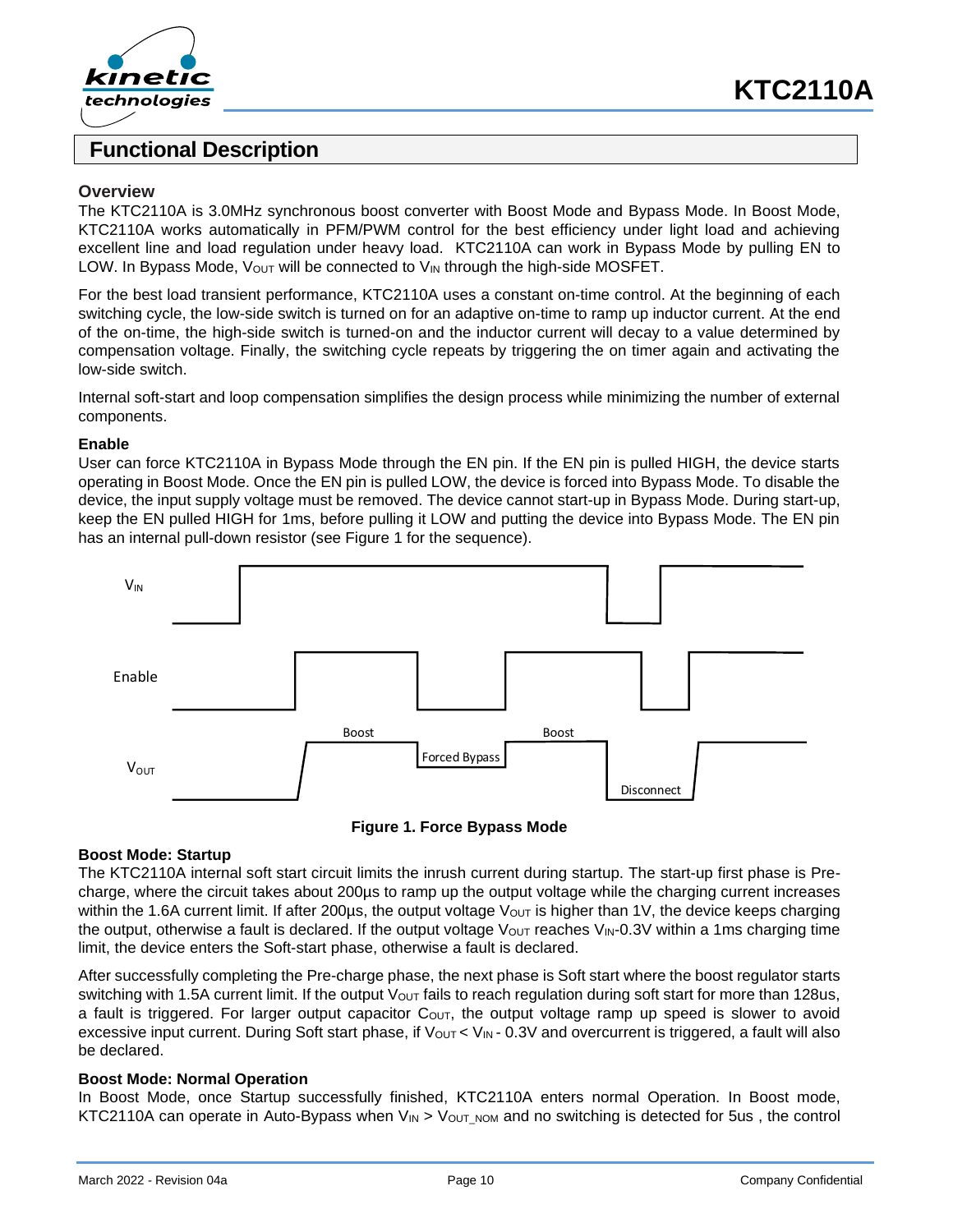

scheme keeps Vout following VIN. As soon as VIN falls below 0.98\*Vout\_NOM, it resumes normal boost operation. KTC2110A can smoothly switch between auto-bypass state and boost state to keep Vout within regulation targets. In Auto-Bypass state, if the condition  $V_{\text{OUT}}$  <  $V_{\text{IN}}$  - 0.3V occurs, a fault is declared. In boost state, the switch valley current limit is increased to 2.3A. If the current limit happens for longer than 150µs, a fault is declared.

The KTC2110A features a valley current limit sensing scheme. Current limit control happens during the off-time by sensing the voltage drop across the high-side FET. The output voltage will be reduced when current limit happens, because the power stage operates in a limited current mode. The maximum continuous output current IOUT MAX can be defined by below formula.

(1) 
$$
I_{OUT\_MAX} = (1 - D) \bullet (IL_{VALLEY} + \frac{\Delta I_L}{2})
$$

When the load current increases causing inductor valley current larger than the current limit threshold, the offtime is extended automatically to allow the inductor current to decrease to the valley current limit threshold before starting the next on-time cycle.

#### **Bypass Mode:**

In Bypass Mode (EN = 0), KTC2110A enters normal bypass operation where the High-Side MOSFET will be fully turned on. KTC2110A keeps the output voltage following the input voltage with only 35μA (typ) quiescent current. In this mode, if  $V_{\text{OUT}} < V_{\text{IN}}$  - 0.3V is detected, a fault will be declared and the device will go back to shutdown mode ( $V_{\text{OUT}}$  disconnects with  $V_{\text{IN}}$ ).

#### **Fault State:**

KTC2110A enters Fault State under any of the following conditions:

- 1. VOUT fails to achieve the voltage required during Boost Mode Pre-Charge Phase.
- 2. Vout fails to reach regulation for 128us during Boost Mode Softstart Phase.
- 3. Vout < VIN 0.3V and overcurrent is triggered during Boost Mode Softstart Phase.
- 4. Boost current limit exceeded for 150us during Boost Mode Normal Operation.
- 5. Vout < V<sub>IN</sub> 0.3V during Bypass Mode Normal Operation or Boost Mode Auto-Bypass State and Boost State.
- 6. VIN < Input UVLO

Once a fault is triggered, the regulator stops switching and disconnects the path between  $V_{IN}$  and  $V_{OUT}$ . After 22ms hiccup period, it will automatically try to restart.

### **Thermal Shutdown**

As soon as the junction temperature Tj is higher than 150°C (typ.), the device enters thermal shutdown mode where the power stage is turned-off. When Tj falls below 130°C (typ.), the device turns back on.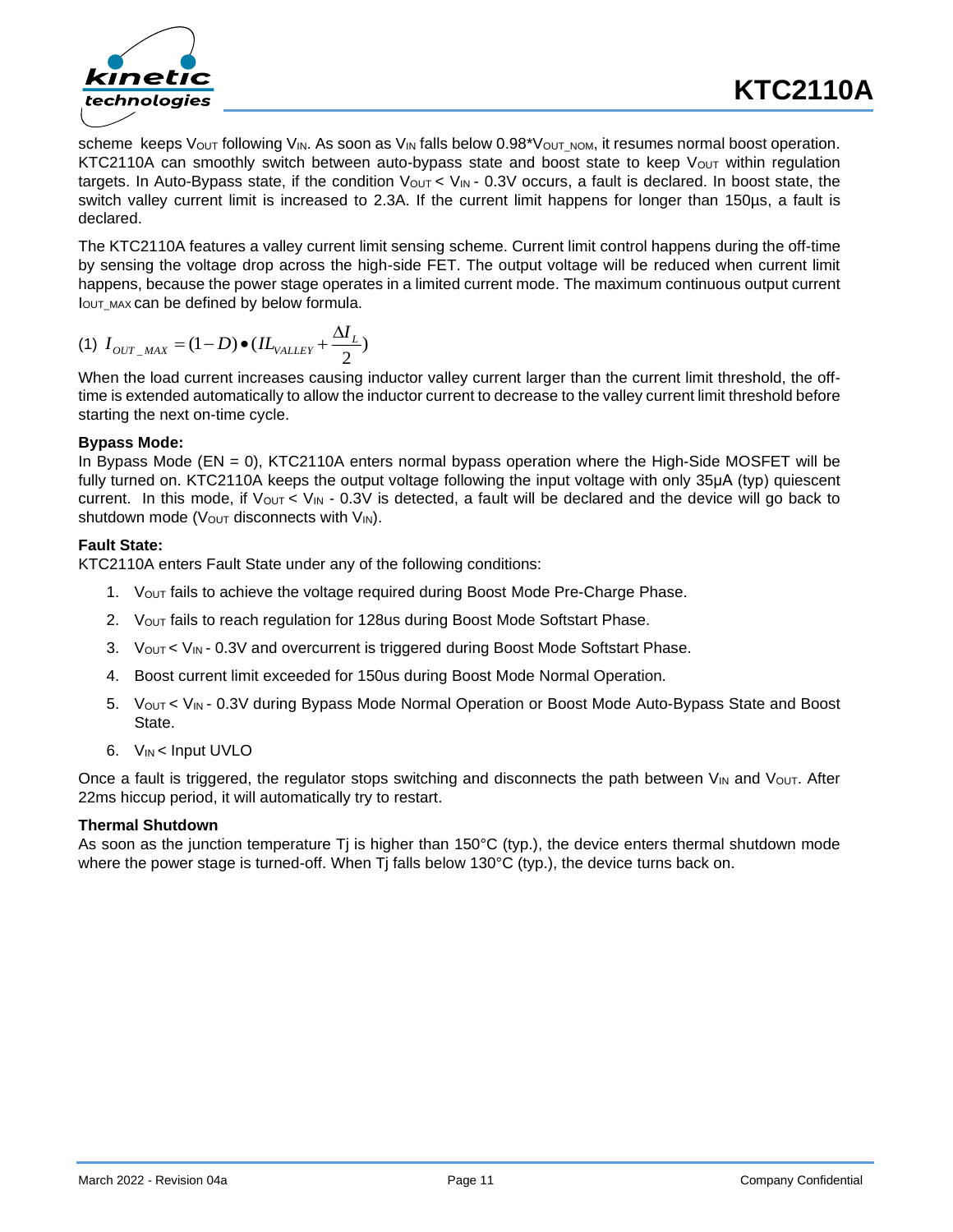



### **Application Information**

#### **Recommended PCB Layout**

KTC2110A is a high frequency switching regulator. Therefore the traces must be kept as short as possible between the inductor and the device SW pin. The input bypass capacitor C<sub>IN</sub> should be located as close as possible to the inductor and to the device in order to minimize the ripple voltage and improve the stability. The output capacitor should be located as close as possible to the IC in order to minimize the output ripple and improve the stability. It is recommended to connect both capacitors GND pads directly to the GND plane with a direct path to the device GND pins. Good layout practices should be used to avoid excessive noise spikes on SW pin which could cause voltages above Absolute Maximum Rating.

In order to support heavy load current and maximize the efficiency, it is important to keep traces wide on VIN, VOUT and on both sides of the inductor.



**Figure 2. Recommended PCB Layout**